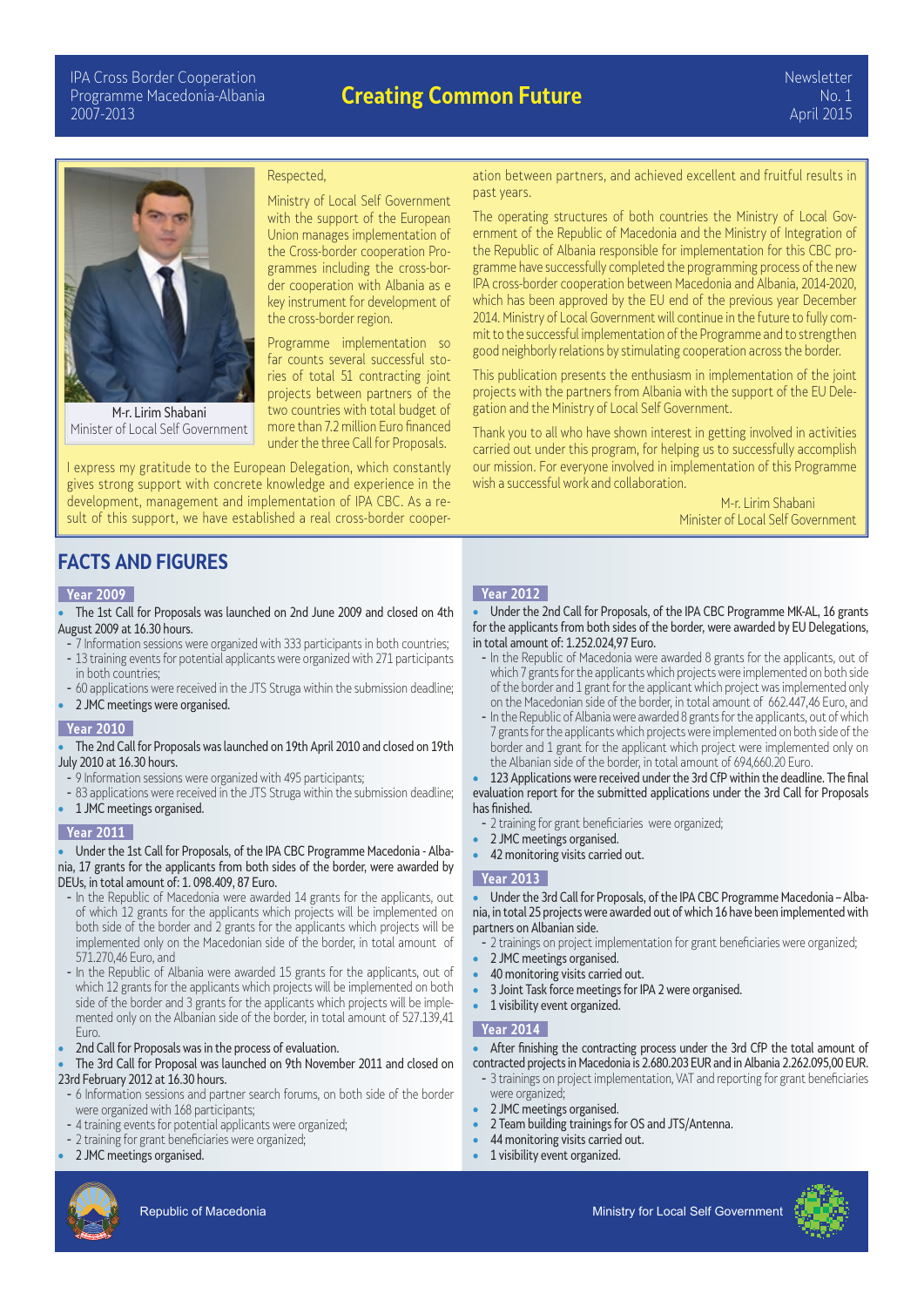

# **CELEBRATION OF THE EUROPEAN COOPERATION DAY**

# **Painting competition**

Ministry of Local Self Government in Macedonia and the Ministry of European Integration in Albania as operation structures and implementing body of the IPA CBC Macedonia-Albania 2007-2013, to mark the **"European Day of Cooperation"** organized a painting competition for children aged 6 to 18 years from schools in the Republic of Macedonia and Republic of Albania on the themes "Border without Borders" and "Let's work together for a better future".

In this competition were gathered more than 300 paintings in total from both countries and were presented 70 paintings. In the event were present the EU Ambassador in Macedonia Mr.Aivo Orav, the Minister of Local Self Government Mr.Tahir Hani, the Mayor of Struga Mr.Ziadin Sela and the vice minister of the Ministry of Integration in Albania, Mr.Majlind Lazimi.



The event for announcement of the winners of the painting competition was held on **October 22, 2013 in hotel "Inex Drim" Struga**. In this event were presented the submitted drawings from the painting competition and awards were given to the first three places.

# **Fair of the grant benefi ciaries awarded under the 1st, 2nd and 3rd Call for Proposals**



The Ministry of European Integration, Albania and the Ministry of Local Government, Macedonia as operating structures and in the same time implementing bodies responsible for the implementation of the IPA CBC MK-AL 2007-2013, in order to promote the Programme and grant beneficiaries under this programme, organized Fair of the grant beneficiaries awarded under the 1st, 2nd and 3rd Call for Proposals under the cross border Programme in Tirana Albania on 23rd of September 2014. At the opening ceremony of the fair, attended the Minister of Local Self Government of the Republic of Macedonia, Mr. Lirim Shabani, European Integration Minister, Ms. Klajda Gjosha and Director of Regional Programmes Unit in the Department of the European Commission Enlargement, Mr. Yngve Engstrom.

Minister of Local Self Government of the Republic of Macedonia, Mr. Lirim Shabani noted in his speech, that good relations regional and friendly atmosphere between our countries is good throughout the region. Programs of this kind are a good way to intensify these relations.

"Our two countries share the common aspiration to join the EU, and, in this respect, cross-border cooperation programs are an added value to the membership process because promote regional integration and cooperation," said Minister of European Integration, Mrs. Klajda Gjosha.

Director of Regional Programmes Unit in the Directorate of the European Commission Enlargement, Mr. Yngve Engstrom attended the meeting, stressed that the European Union supports and promotes cooperation among all Western Balkan countries.

This event is organized with aim to present the results of so far implemented projects under the IPA Cross border programme in front of the JMC members, Delegations of the European Union, operating structures of both countries responsible for implementation of this programme and other representatives from other stakeholders from both beneficiary countries (Municipalities, Local government bodies in the area of program, Chambers of Commerce, Regional centers, Universities, representatives of NGOs , etc).



This project is funded by the European Union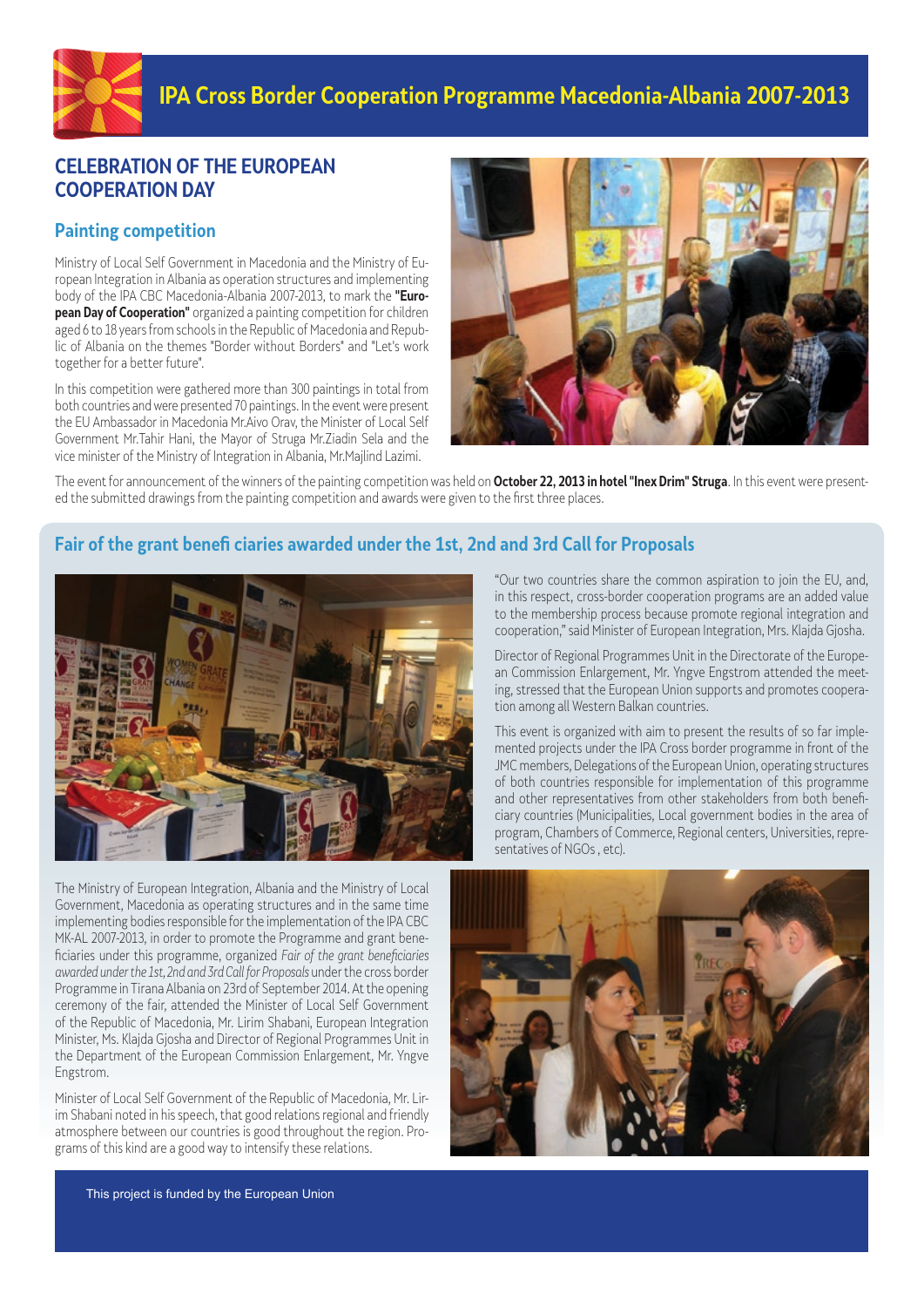# **IPA Cross Border Cooperation Programme Macedonia-Albania 2007-2013**



## Monitoring activities (on the field visits, on spot support of Grant Beneficiaries)

Monitoring activities such as on the field visits, on the spot check support have been one of the main JTS (Antenna) responsibilities during the implementation of the programme in order to repair, conduct and report on monitoring visits to the funded projects as a one of the most important phases of the project cycle management and a key element in the process of their implementation.

In addition, the successful applicants also have submitted outputs/reports to the JTS Struga, giving an overview of the project activities and achievements of the both sides of the border and their coordination according to the indicators defined in the joint project proposal. JTS Struga together with the EUD representative will conduct monitoring on the field activities of the awarded applicants.

On-the-spot-check visits were realized during the regular monitoring visits, where were reviewed and assessed periodically the progress in the implementation of the project activities and the produced outputs. On-the-spot-check visits secured constant collection of data and information related to the work done and expenditure, checking of technical and financial documentation, observing tender procedures etc, as well as providing support to the project management for smooth implementation of the planned activities, in compliance with the project objectives and the signed contract.

# **"Integrated Sustainable Environmental Management with Decision Support System implementation"**

Functional Lead Partner: Institute for New Technologies, Innovations and Knowledge Transfer, Carl Friedrich Gauss – Bitola, Republic of Macedonia

Lead Partner: NEHEMIA Foundation, Republic Albania

Overall objective of the project: The aim of the project was to improve the sustainable natural resources management (SNRM) in cross border region between Republic of Macedonia and Albania, by using Decision Support System (DSS) based on information and communication technology. Duration of the project 12 months.

Achieved results:

- Promotion materials leaflet and poster about project.
- TV Show, Radio Show and Newspaper articles about project.
- Manual for Natural Resources.
- Manual for Decision Support Systems and Process of Their Implementation.
- Questionnaires for surveying status on natural resources.
- Software WEB-SPO Decision Support System for Sustainable Management of Natural Resources.
- User Guide for the WEB-SPO.
- Model for decision-making in WEB-SPO.
- Natural Resources Inventory for micro-region Bitola-Resen.
- Survey about status of natural resources in micro-region Bitola-Resen. Priority list of problems and actions related to natural resources.



Coordinative Meeting in Korca - Republic of Albania Workshop in Bitola - Republic of Macedonia



# **"Empowerment of women in touristic areas through handcrafting production"**

| Functional Lead Partner: | Association for Women with Social Problems, Republic of Albania                                                                                                                                                                                                                                                                                        |
|--------------------------|--------------------------------------------------------------------------------------------------------------------------------------------------------------------------------------------------------------------------------------------------------------------------------------------------------------------------------------------------------|
| Lead Partner:            | Women Association "Aureola", Republic of Macedonia                                                                                                                                                                                                                                                                                                     |
|                          | Overall objective of the project: To contribute to the promotion of sustainable economic growth and attractiveness of the Korca Region and Struga Region<br>so as to make better use of their socio-economic and cultural potentials in pursuing regional development and facilitating<br>cross border cooperation. Duration of the project 18 months. |

This publication has been produced with the assistance of the European Union. The contents of this publication are sole responsibility of MoLSG/JTS of IPA Cross-Border Programme Republic of Macedonia and Republic of Albania and can in no way be taken to reflect the views of the European Union.